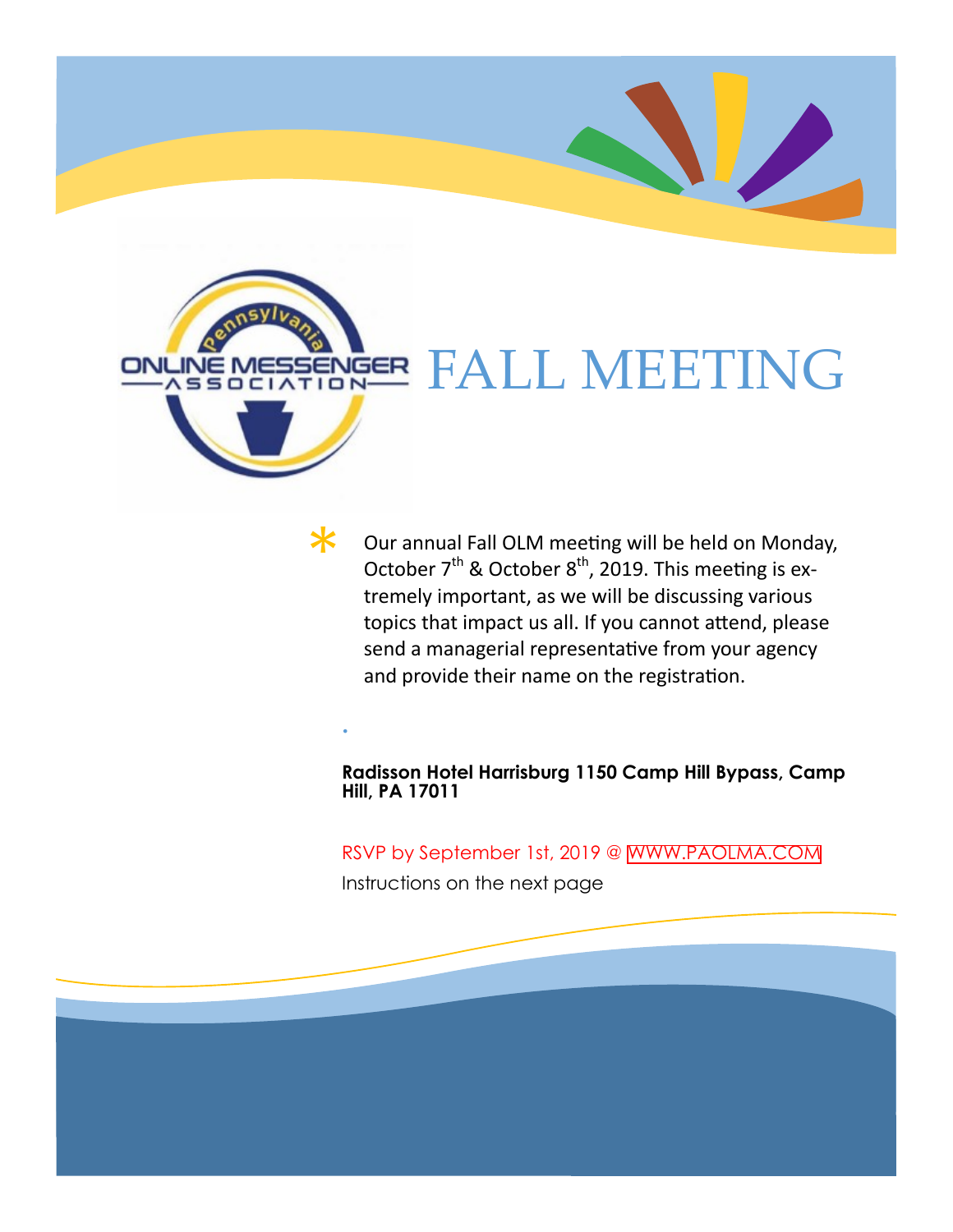

\*

### FALL MEETING

#### Hotel Information

The OLM Advisory Committee has reserved a block of rooms for Sunday & Monday nights. We have also signed a contract for the use of the hotel conference rooms, equipment, and food. A full breakfast, lunch and breaks will be provided on Monday, and a full breakfast and break on Tuesday. The registration fee for the seminar is **\$140.00** per attendee. The deadline for registration is September 1, 2019.

The \$ 140.00 registration fee does not cover your lodging. To make accommodations, call the hotel at (717) 763-7117 or (800) 333-3333 by **September 1, 2019**, to receive the discounted room rate. The hotel cost per night is **\$125.00** and you **MUST** say you are with "PA Online Messenger Association" when making your hotel reservations. **We strongly recommend you make your reservations as soon as possible in case we need to request additional rooms. If you have any problems with your hotel reservations please call Jo at (717) 691-6720.**